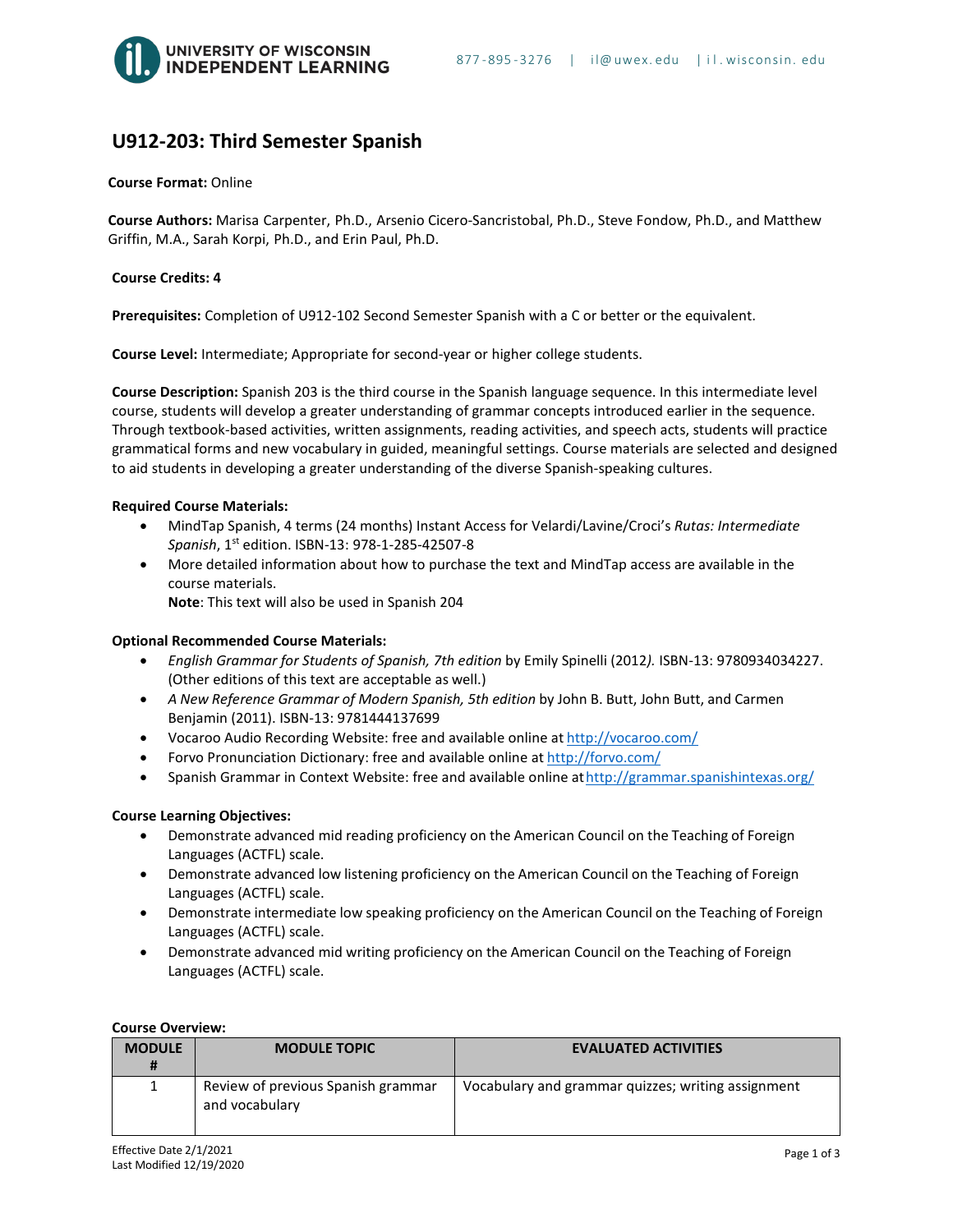

UNIVERSITY OF WISCONSIN<br>I<mark>NDEPENDENT LEARNING</mark>

| $\mathcal{P}$ | College life; social interactions;<br>personal image | Vocabulary and grammar quizzes; oral and writing<br>assignments; MindTap exercises |  |
|---------------|------------------------------------------------------|------------------------------------------------------------------------------------|--|
| 3             | Purchases; expenses; responsible<br>consumerism      | Vocabulary and grammar quizzes; oral and writing<br>assignments; MindTap exercises |  |
| 4             | Free time; pastimes; fame                            | Vocabulary and grammar quizzes; oral and writing<br>assignments; MindTap exercises |  |
|               | Midcourse Reading Exam                               | Reading comprehension and summarization                                            |  |
| 5.            | Traveling; vacationing; tourism                      | Vocabulary and grammar quizzes; oral and writing<br>assignments; MindTap exercises |  |
| 6             | Review of course content in prior<br>modules         | Vocabulary and grammar quizzes; oral and writing<br>assignments; MindTap exercises |  |
| 7             | Urban vs. rural life; shared spaces                  | Vocabulary and grammar quizzes; oral and writing<br>assignments; MindTap exercises |  |
|               | Final Reading Exam                                   | Reading comprehension and summarization                                            |  |
|               | Portfolio                                            | Two writing and two oral assignments                                               |  |

## **Evaluation Methods:**

Your final grade will be based on your performance on the following:

- 1. Grammar and Vocabularu Quizzes (20%)
- 2. Reading Exams (10%)
- 3. Portfolio (20%)
- 4. MindTap Activities (10%)
- 5. Oral Assignments (20%)
- 6. Written Assignments (20%)

#### *Grammar and Vocabulary Quizzes (20%)*

Each module contains both a grammar and a vocabulary quiz. You will be tested on grammatical concepts and vocabulary covered throughout the textbook and in the study notes.

#### *Reading Exams (10%)*

There are two reading exams: The first reading exam happens after Module 4, and the second reading exam happens after Module 7. Both follow this format: a passage in Spanish is presented and true/false, multiple choice, and short-answer questions are asked about the passage so students can demonstrate comprehension.

#### *Portfolio (20% of course grade)*

Choosing one of two options, students will produce two writing products and two oral recordings in Spanish. The portfolio work is due at the end of the course and there are assignments in the course that help students make progress towards completing the portfolio assignments.

#### *MindTap Activities (10%)*

Completion of eTextbook exercises in the online textbook.

#### *Oral Assignments (20%)*

Oral assignments in some of the modules build toward the Portfolio Project.

#### *Written Assignments (20%)*

Written assignments in some of the modules build toward the Portfolio Project.

#### Exam Method: Online without Proctoring

This course requires all students to complete exams online. Students receive two attempts on each exam. If you elect